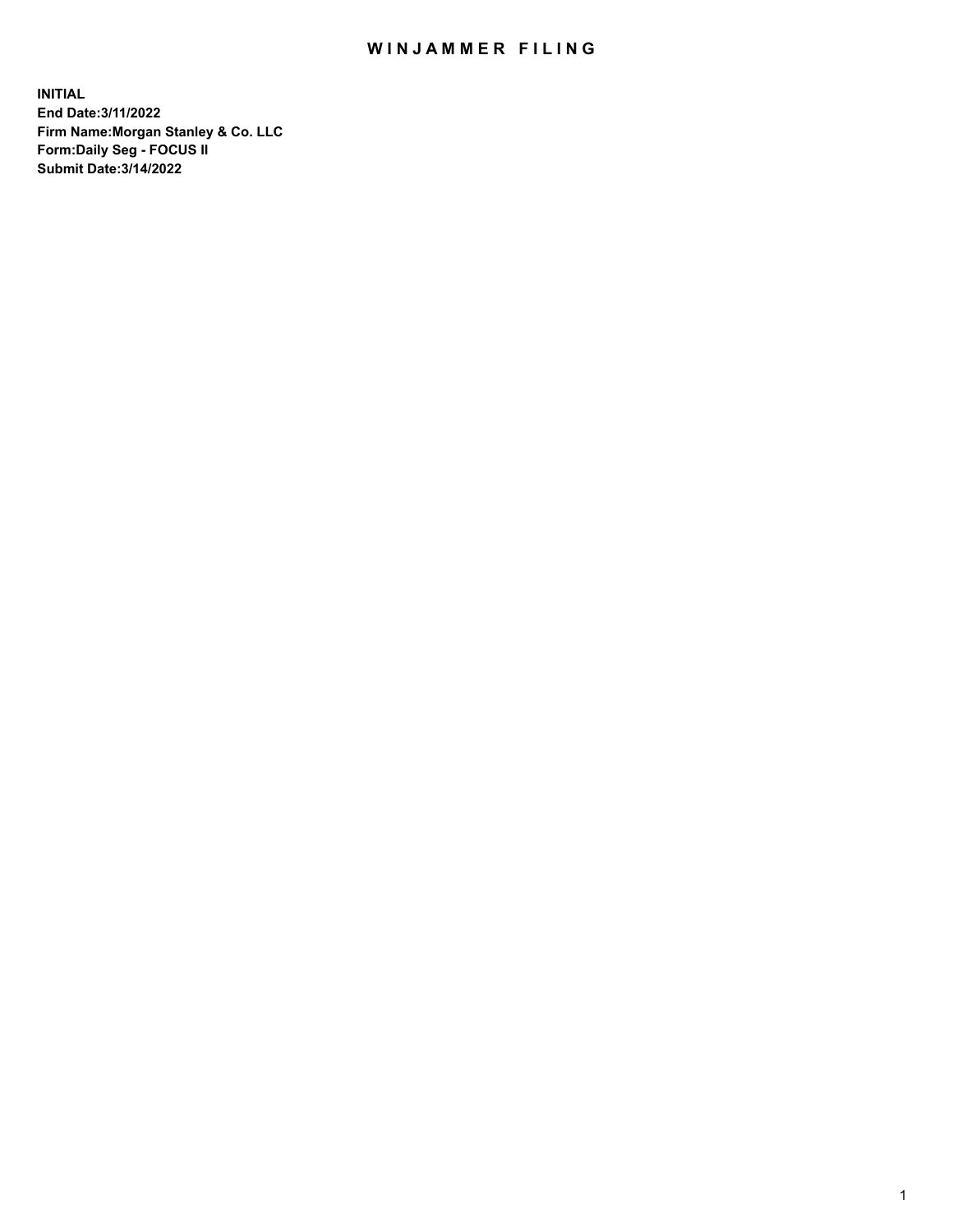**INITIAL End Date:3/11/2022 Firm Name:Morgan Stanley & Co. LLC Form:Daily Seg - FOCUS II Submit Date:3/14/2022 Daily Segregation - Cover Page**

| Name of Company                                                                                                                                                                                                                                                                                                                | <b>Morgan Stanley &amp; Co. LLC</b>                    |
|--------------------------------------------------------------------------------------------------------------------------------------------------------------------------------------------------------------------------------------------------------------------------------------------------------------------------------|--------------------------------------------------------|
| <b>Contact Name</b>                                                                                                                                                                                                                                                                                                            | <b>Ikram Shah</b>                                      |
| <b>Contact Phone Number</b>                                                                                                                                                                                                                                                                                                    | 212-276-0963                                           |
| <b>Contact Email Address</b>                                                                                                                                                                                                                                                                                                   | Ikram.shah@morganstanley.com                           |
| FCM's Customer Segregated Funds Residual Interest Target (choose one):<br>a. Minimum dollar amount: : or<br>b. Minimum percentage of customer segregated funds required:%; or<br>c. Dollar amount range between: and; or<br>d. Percentage range of customer segregated funds required between:% and%.                          | 235,000,000<br><u>0</u><br><u>00</u><br><u>00</u>      |
| FCM's Customer Secured Amount Funds Residual Interest Target (choose one):<br>a. Minimum dollar amount: ; or<br>b. Minimum percentage of customer secured funds required:%; or<br>c. Dollar amount range between: and; or<br>d. Percentage range of customer secured funds required between:% and%.                            | 140,000,000<br><u>0</u><br><u>00</u><br>0 <sub>0</sub> |
| FCM's Cleared Swaps Customer Collateral Residual Interest Target (choose one):<br>a. Minimum dollar amount: ; or<br>b. Minimum percentage of cleared swaps customer collateral required:% ; or<br>c. Dollar amount range between: and; or<br>d. Percentage range of cleared swaps customer collateral required between:% and%. | 92,000,000<br><u>0</u><br><u>00</u><br>00              |

Attach supporting documents CH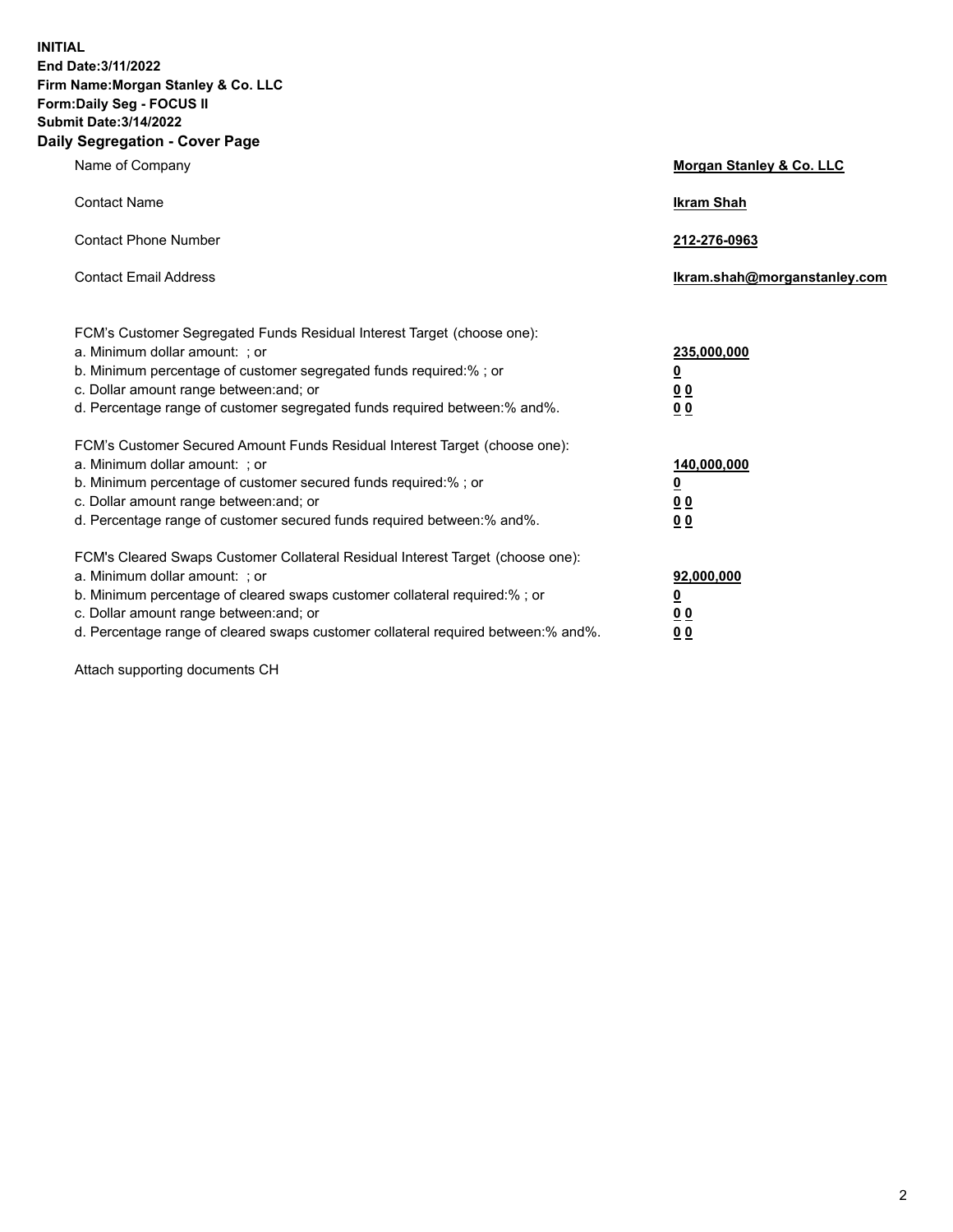## **INITIAL End Date:3/11/2022 Firm Name:Morgan Stanley & Co. LLC Form:Daily Seg - FOCUS II Submit Date:3/14/2022**

## **Daily Segregation - Secured Amounts**

Foreign Futures and Foreign Options Secured Amounts Amount required to be set aside pursuant to law, rule or regulation of a foreign government or a rule of a self-regulatory organization authorized thereunder

- 1. Net ledger balance Foreign Futures and Foreign Option Trading All Customers A. Cash **5,609,900,984** [7315]
	- B. Securities (at market) **2,242,414,581** [7317]
- 2. Net unrealized profit (loss) in open futures contracts traded on a foreign board of trade **2,293,482,430** [7325]
- 3. Exchange traded options
	- a. Market value of open option contracts purchased on a foreign board of trade **261,828,578** [7335]
	- b. Market value of open contracts granted (sold) on a foreign board of trade **-238,148,369** [7337]
- 4. Net equity (deficit) (add lines 1. 2. and 3.) **10,169,478,204** [7345]
- 5. Account liquidating to a deficit and account with a debit balances gross amount **40,513,490** [7351] Less: amount offset by customer owned securities **-36,376,617** [7352] **4,136,873**
- 6. Amount required to be set aside as the secured amount Net Liquidating Equity Method (add lines 4 and 5)
- 7. Greater of amount required to be set aside pursuant to foreign jurisdiction (above) or line 6.

## FUNDS DEPOSITED IN SEPARATE REGULATION 30.7 ACCOUNTS

- 1. Cash in banks
	- A. Banks located in the United States **397,040,285** [7500]
	- B. Other banks qualified under Regulation 30.7 **449,764,017** [7520] **846,804,302**
- 2. Securities
	- A. In safekeeping with banks located in the United States **1,022,615,424** [7540]
	- B. In safekeeping with other banks qualified under Regulation 30.7 **87,923,433** [7560] **1,110,538,857**
- 3. Equities with registered futures commission merchants
	-
	- B. Securities **0** [7590]
	- C. Unrealized gain (loss) on open futures contracts **9,625,448** [7600]
	- D. Value of long option contracts **0** [7610]
	- E. Value of short option contracts **0** [7615] **29,740,233** [7620]
- 4. Amounts held by clearing organizations of foreign boards of trade
	-
	- B. Securities **0** [7650]
	- C. Amount due to (from) clearing organization daily variation **0** [7660]
	- D. Value of long option contracts **0** [7670]
	- E. Value of short option contracts **0** [7675] **0** [7680]
- 5. Amounts held by members of foreign boards of trade
	-
	-
	- C. Unrealized gain (loss) on open futures contracts **2,283,856,983** [7720]
	- D. Value of long option contracts **261,828,578** [7730]
	-
- 6. Amounts with other depositories designated by a foreign board of trade **0** [7760]
- 7. Segregated funds on hand **0** [7765]
- 8. Total funds in separate section 30.7 accounts **10,390,058,512** [7770]
- 9. Excess (deficiency) Set Aside for Secured Amount (subtract line 7 Secured Statement Page 1 from Line 8)
- 10. Management Target Amount for Excess funds in separate section 30.7 accounts **140,000,000** [7780]
- 11. Excess (deficiency) funds in separate 30.7 accounts over (under) Management Target **76,443,435** [7785]

**0** [7305]

[7354] **10,173,615,077** [7355]

**10,173,615,077** [7360]

[7530]

[7570]

A. Cash **20,114,785** [7580]

A. Cash **0** [7640]

 A. Cash **4,963,562,204** [7700] B. Securities **1,131,875,724** [7710] E. Value of short option contracts **-238,148,369** [7735] **8,402,975,120** [7740] **216,443,435** [7380]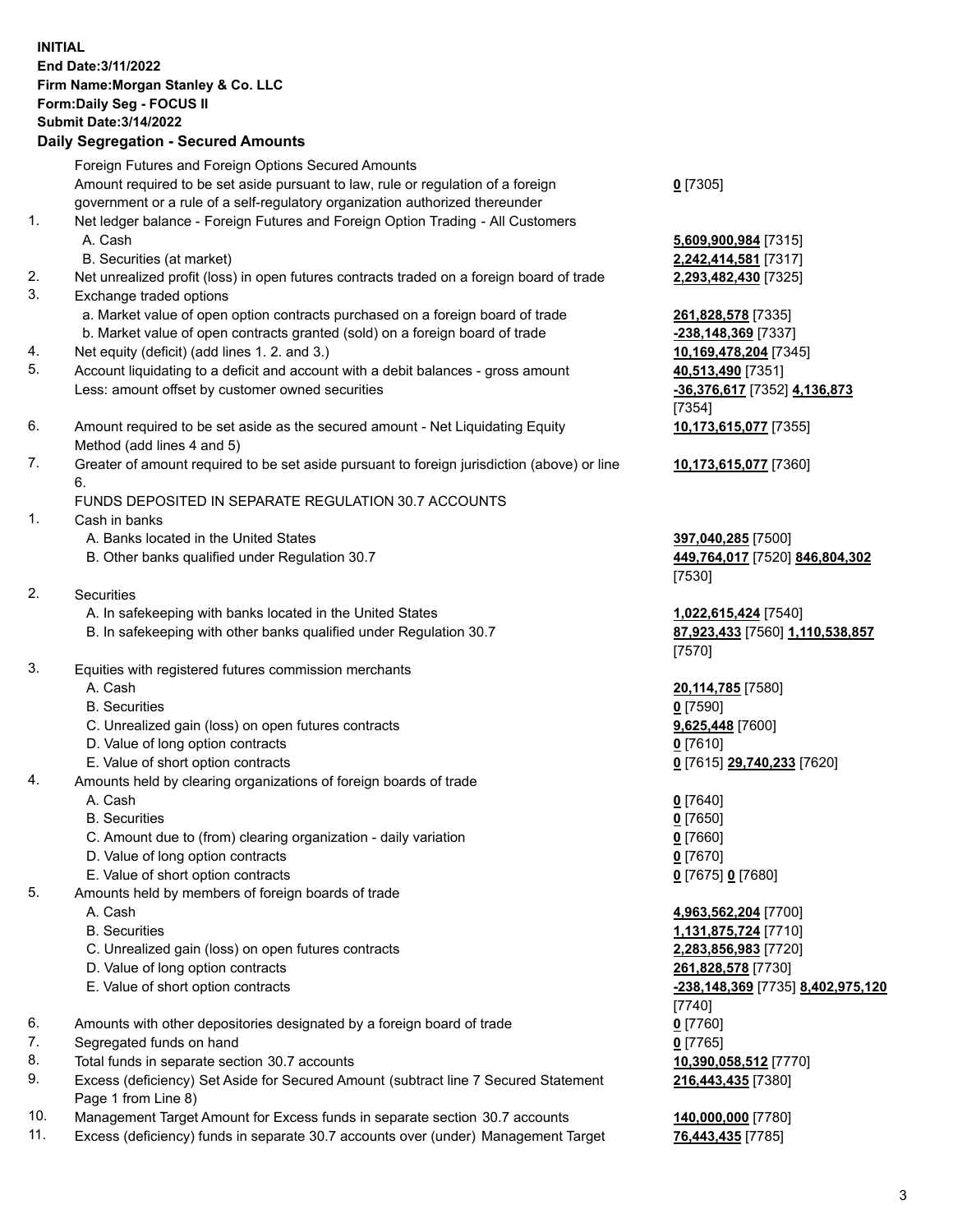**INITIAL End Date:3/11/2022 Firm Name:Morgan Stanley & Co. LLC Form:Daily Seg - FOCUS II Submit Date:3/14/2022 Daily Segregation - Segregation Statement** SEGREGATION REQUIREMENTS(Section 4d(2) of the CEAct) 1. Net ledger balance A. Cash **19,559,217,055** [7010] B. Securities (at market) **7,860,575,965** [7020] 2. Net unrealized profit (loss) in open futures contracts traded on a contract market **-960,592,114** [7030] 3. Exchange traded options A. Add market value of open option contracts purchased on a contract market **1,781,369,917** [7032] B. Deduct market value of open option contracts granted (sold) on a contract market **-1,188,242,282** [7033] 4. Net equity (deficit) (add lines 1, 2 and 3) **27,052,328,541** [7040] 5. Accounts liquidating to a deficit and accounts with debit balances - gross amount **523,865,448** [7045] Less: amount offset by customer securities **-521,789,073** [7047] **2,076,375** [7050] 6. Amount required to be segregated (add lines 4 and 5) **27,054,404,916** [7060] FUNDS IN SEGREGATED ACCOUNTS 7. Deposited in segregated funds bank accounts A. Cash **3,813,256,652** [7070] B. Securities representing investments of customers' funds (at market) **0** [7080] C. Securities held for particular customers or option customers in lieu of cash (at market) **1,781,138,761** [7090] 8. Margins on deposit with derivatives clearing organizations of contract markets A. Cash **15,615,571,036** [7100] B. Securities representing investments of customers' funds (at market) **0** [7110] C. Securities held for particular customers or option customers in lieu of cash (at market) **5,912,522,877** [7120] 9. Net settlement from (to) derivatives clearing organizations of contract markets **-469,553,096** [7130] 10. Exchange traded options A. Value of open long option contracts **1,781,369,917** [7132] B. Value of open short option contracts **and the set of our of the set of our of the set of the set of the set of the set of the set of the set of the set of the set of the set of the set of the set of the set of the set o** 11. Net equities with other FCMs A. Net liquidating equity **28,449,437** [7140] B. Securities representing investments of customers' funds (at market) **0** [7160] C. Securities held for particular customers or option customers in lieu of cash (at market) **0** [7170] 12. Segregated funds on hand **166,914,327** [7150] 13. Total amount in segregation (add lines 7 through 12) **27,441,427,629** [7180] 14. Excess (deficiency) funds in segregation (subtract line 6 from line 13) **387,022,713** [7190] 15. Management Target Amount for Excess funds in segregation **235,000,000** [7194]

16. Excess (deficiency) funds in segregation over (under) Management Target Amount Excess

**152,022,713** [7198]